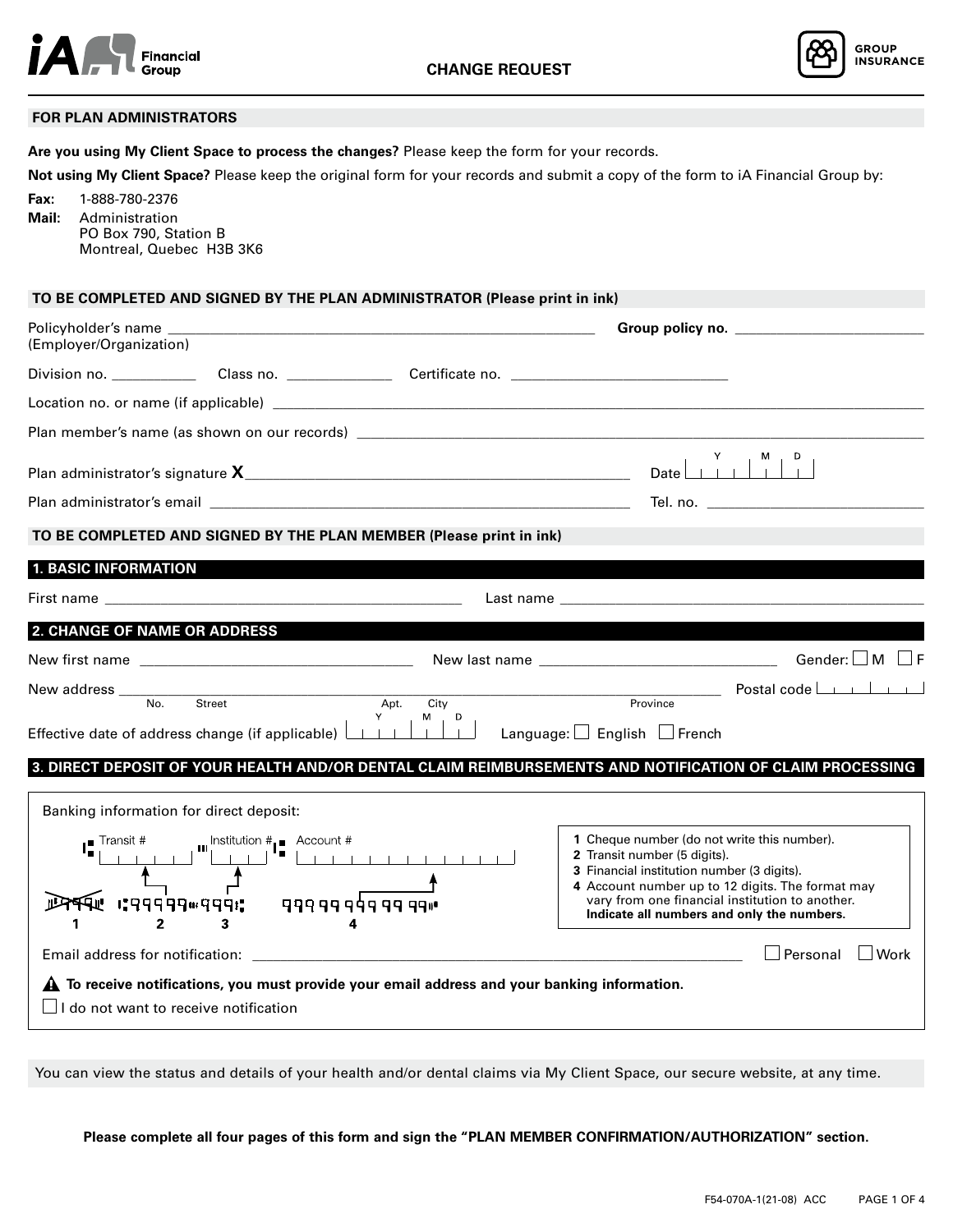**IMPORTANT:** The basic dependents' life insurance coverage will be applied automatically if your plan includes this benefit and your dependents (spouse and children) are eligible. This requirement applies regardless of the coverage chosen for the health and dental benefits (individual, family, single-parent, couple or refused coverage).

# **4. SPOUSE AND DEPENDENT CHILDREN INFORMATION**

|                                          | <b>First name</b> | Last name | Gender | Date of birth | If age $211$ or over, specify                                              |
|------------------------------------------|-------------------|-----------|--------|---------------|----------------------------------------------------------------------------|
| $\Box$ Add spouse $^2$<br>Delete spouse  |                   |           | 'M     | м<br>D        |                                                                            |
| $\!\!\!\Box$ Add child<br>J Delete child |                   |           | 'M     | м<br>D        | ⊿No<br>Full-time student<br>lYes l<br>⊥No l<br>lYes l<br>With a disability |
| ⊿ Add child<br>Delete child              |                   |           | M      | м<br>D        | ⊥No l<br>Full-time student<br>Yes<br>⊥No l<br>With a disability<br>'Yes    |

<sup>1</sup> The age limit may vary depending on your plan. Please contact your plan administrator to confirm this information. <sup>2</sup> If your spouse is a common-law spouse, please contact your plan administrator to confirm his/her eligibility.

Does your spouse already have health and/or dental coverage under another group plan?  $\Box$  Yes  $\Box$  No

| If yes, specify your spouse's: |                                                                                                                                                                                     |  |
|--------------------------------|-------------------------------------------------------------------------------------------------------------------------------------------------------------------------------------|--|
|                                | Health coverage: $\square$ Individual $\square$ Family $\square$ Single-parent $\square$ Couple Effective date: $\begin{array}{c c} \gamma & \gamma & \gamma \\ \hline \end{array}$ |  |
|                                | Dental coverage: $\Box$ Individual $\Box$ Family $\Box$ Single-parent $\Box$ Couple                                                                                                 |  |
| Insurer's name                 |                                                                                                                                                                                     |  |
|                                |                                                                                                                                                                                     |  |

Group policy no. \_\_\_\_\_\_\_\_\_\_\_\_\_\_\_\_\_\_\_\_\_\_\_\_\_\_\_\_\_\_\_\_\_ Certificate no. \_\_\_\_\_\_\_\_\_\_\_\_\_\_\_\_\_\_\_\_\_\_\_\_\_\_\_\_\_\_\_\_\_\_\_\_\_\_\_\_\_\_\_\_\_

**If any of your dependent children have coverage under a group insurance plan other than yours or your spouse's, complete the following table:**

| <b>Child</b><br>First name, Last name | <b>Plan type</b><br>(e.g. school plan, etc.) | Insurer name | Group policy no. |
|---------------------------------------|----------------------------------------------|--------------|------------------|
|                                       |                                              |              |                  |
|                                       |                                              |              |                  |
|                                       |                                              |              |                  |

**5. CHANGE OF COVERAGE** *(Evidence of insurability may be required, depending on the nature of the change)*

| $\Box$ Individual $\;\;\Box$ Family $\;\;\Box$ Single-parent <sup>1</sup><br>I want to change my coverage to:                                                                                                                                                                                                                                                                                                                                                                                                                                                 | $\Box$ Couple <sup>1</sup>                                                                                                                                                                                                |          |  |  |  |  |
|---------------------------------------------------------------------------------------------------------------------------------------------------------------------------------------------------------------------------------------------------------------------------------------------------------------------------------------------------------------------------------------------------------------------------------------------------------------------------------------------------------------------------------------------------------------|---------------------------------------------------------------------------------------------------------------------------------------------------------------------------------------------------------------------------|----------|--|--|--|--|
|                                                                                                                                                                                                                                                                                                                                                                                                                                                                                                                                                               | Select this coverage only if offered by your plan. Please be advised that if the single-parent and<br>couple categories are not offered, you will automatically have family coverage.                                     |          |  |  |  |  |
| I want to change my option/module/plan to (if applicable):                                                                                                                                                                                                                                                                                                                                                                                                                                                                                                    |                                                                                                                                                                                                                           |          |  |  |  |  |
| <b>Reason:</b><br>Marriage/Civil union - Date<br>$\begin{tabular}{ c c c c c } \hline \multicolumn{1}{ c }{Common-law spouse-{\small Cohabitation}}\end{tabular} \begin{tabular}{ c c c c c } \hline $\times$ & $\hspace{0.5cm}$ & $\hspace{0.5cm}$ & $\hspace{0.5cm}$ & $\hspace{0.5cm}$ & $\hspace{0.5cm}$ \\ \hline \multicolumn{1}{ c }{\textbf{\emph{C}}}{\textbf{\emph{O}}}{\textbf{\emph{C}}}{\textbf{\emph{O}}} & $\hspace{0.5cm}$ & $\hspace{0.5cm}$ \\ \hline \end{tabular}$<br>Divorce/Separation - Date<br>Birth/Adoption of a first child - Date | $\lrcorner$ Spouse's new group insurance plan –<br>Began on $\begin{bmatrix} Y & 1 & 1 \\ 1 & 1 & 1 \end{bmatrix}$<br>Terminated on $\begin{array}{c c} \uparrow & \uparrow \\ \hline \end{array}$<br>$\Box$ Other $\Box$ | $-$ Date |  |  |  |  |
| If you and/or your dependents already have health and/or dental coverage under another group plan, you can refuse health and/or<br>dental coverage under this group plan by checking the following boxes:                                                                                                                                                                                                                                                                                                                                                     |                                                                                                                                                                                                                           |          |  |  |  |  |
| For myself and my dependents:                                                                                                                                                                                                                                                                                                                                                                                                                                                                                                                                 | $\Box$ I refuse health coverage $\Box$ I refuse dental coverage                                                                                                                                                           |          |  |  |  |  |
| For my dependents only:                                                                                                                                                                                                                                                                                                                                                                                                                                                                                                                                       | $\Box$ I refuse health coverage $\Box$ I refuse dental coverage                                                                                                                                                           |          |  |  |  |  |
| Neto If you refuse coverage and wich to request it at a later date, contain conditions mou qualy. Dlagos contact your plan administrator                                                                                                                                                                                                                                                                                                                                                                                                                      |                                                                                                                                                                                                                           |          |  |  |  |  |

Note: If you refuse coverage and wish to request it at a later date, certain conditions may apply. Please contact your plan administrator for further details.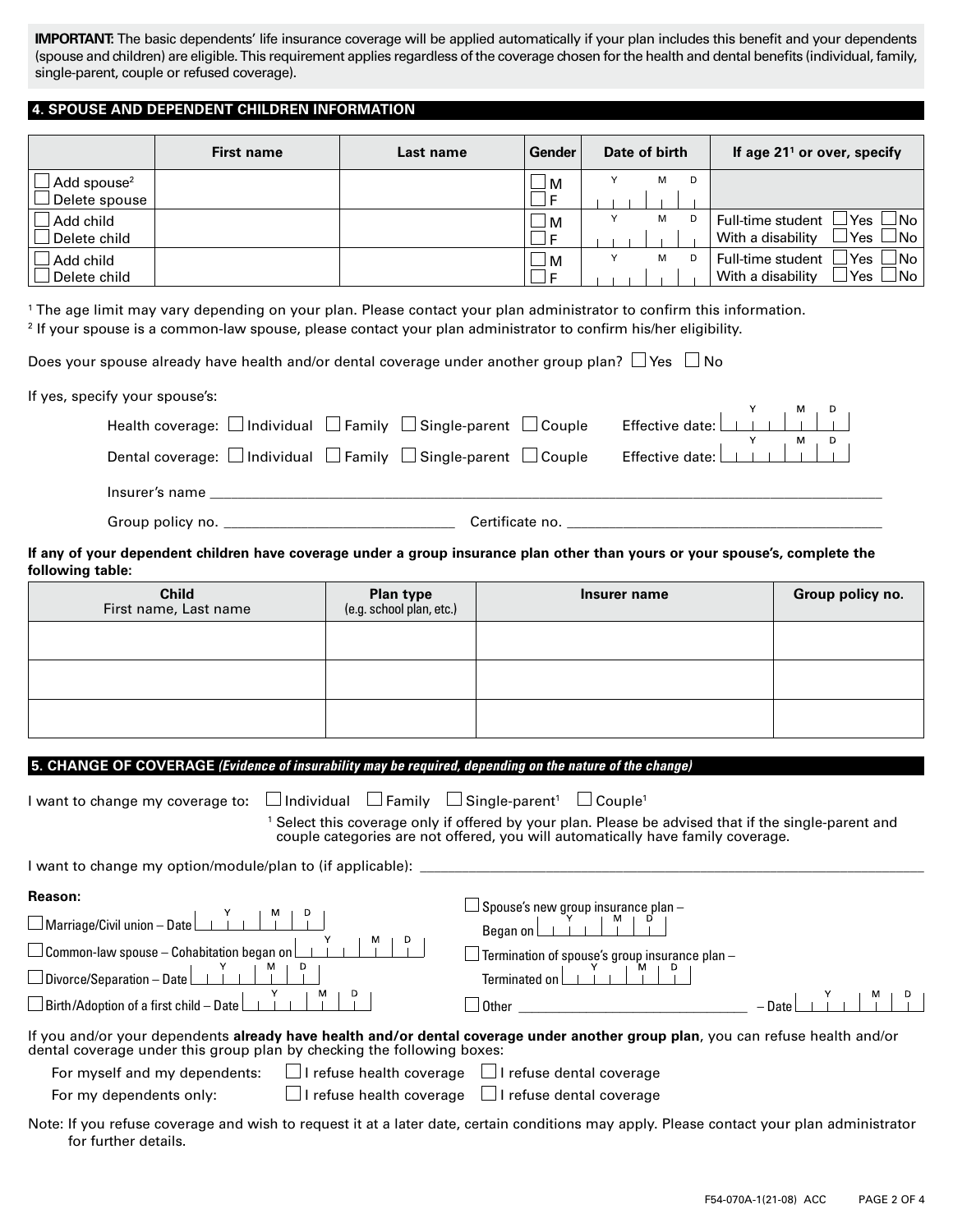#### **6. OPTIONAL BENEFITS**

You can enrol in optional benefits to enhance your life, accidental death & dismemberment (AD&D) and critical illness insurance coverage. Before you enrol, please check with your plan administrator if optional benefits are offered as part of your group plan.

**Are** ExtensiA **optional benefits offered as part of your group plan?** You can add, change or remove this coverage. Simply go to My Client Space, our secure website, and under *ExtensiA – Optional Benefits*, click on *Forms* and then on *ExtensiA Application, change or termination form*. Please complete and submit the form to our offices.

**Are** standard **optional benefits offered as part of your group plan?** Simply complete the table below. Please check with your plan administrator if you should complete the *Evidence of Insurability form* (F54-002A).

**A Add coverage**: Please indicate the coverage amount to be added. Do not include basic coverage or optional coverage currently in place.

|                       | Life                                | Accidental death and<br>dismemberment                 | <b>Critical illness</b>             | <b>Statement</b> (complete only if you want to add<br>optional life and/or critical illness coverage<br>OR you want to change to non-smoker status) |
|-----------------------|-------------------------------------|-------------------------------------------------------|-------------------------------------|-----------------------------------------------------------------------------------------------------------------------------------------------------|
| <b>Plan</b><br>member | Terminate coverage<br>Add coverage: | Terminate coverage<br>$\blacksquare$<br>Add coverage: | Terminate coverage<br>Add coverage: | In the last 12 months, have you used, in any<br>form whatsoever, tobacco, nicotine or<br>cannabis mixed with tobacco?<br> Yes   No                  |
| <b>Spouse</b>         | Terminate coverage<br>Add coverage: | Terminate coverage<br>Add coverage:                   | Terminate coverage<br>Add coverage: | In the last 12 months, has your spouse used,<br>in any form whatsoever, tobacco, nicotine or<br>cannabis mixed with tobacco?<br> Yes   No           |
| <b>Children</b>       | Terminate coverage<br>Add coverage: | Terminate coverage<br>Add coverage:                   | Terminate coverage<br>Add coverage: | Each child will benefit from the coverage<br>amount you added.                                                                                      |

## **7. APPOINTMENT OR CHANGE OF BENEFICIARY** *(If you do not appoint a beneficiary, the benefit will be payable to the estate.)*

To appoint a beneficiary, go to My Client Space, our secure website, at ia.ca/myaccount (in your group insurance session, under "Beneficiaries").

### **PLAN MEMBER CONFIRMATION/AUTHORIZATION**

**I HEREBY CONFIRM** that the information contained in this form is true and complete to the best of my knowledge.

**I CONFIRM** that I am authorized to disclose information concerning my dependents and **I CONSENT**, on their behalf and on my own, to the release of the information contained in this form to my Employer/Policyholder and Industrial Alliance Insurance and Financial Services Inc. ("iA Financial Group"), its employees, agents, reinsurers and service providers for the purposes of underwriting, administration, claims processing and determining coverage for myself and my dependents in my Employer's/Policyholder's group insurance plan.

If my Social Insurance Number is used as my certificate number, **I AUTHORIZE** its use for the administration of my group insurance plan.

If I enrol in direct deposit, **I AUTHORIZE** iA Financial Group to deposit in my bank account any amounts payable in regards to a claim, using the banking information provided in this form. **I AGREE** that this authorization will apply until such time as I submit a written request to the contrary to iA Financial Group. **I UNDERSTAND** that iA Financial Group will have no further obligation with regard to the claims paid. **I UNDERSTAND** that iA Financial Group can, without prior notice, terminate the direct deposit of my claims payments. This authorization takes effect on the date indicated below and will be valid for all other active bank accounts at this or any other financial institution that I may name in the future.

**I ALSO UNDERSTAND** and **AGREE** that if I provide iA Financial Group with incorrect banking information or if I fail to notify iA Financial Group of any change in my banking information and, as a result of this error or omission, the amount of a paid claim is deposited into the wrong bank account, iA Financial Group cannot be held responsible or liable for this error or omission or be obligated to reimburse me if iA Financial Group is unable to recover the amount that was paid into the wrong account.

**I AGREE** that a photocopy of this Confirmation/Authorization shall be as valid as the original.

Plan member's signature X

| Date l |  |  |  |  |
|--------|--|--|--|--|